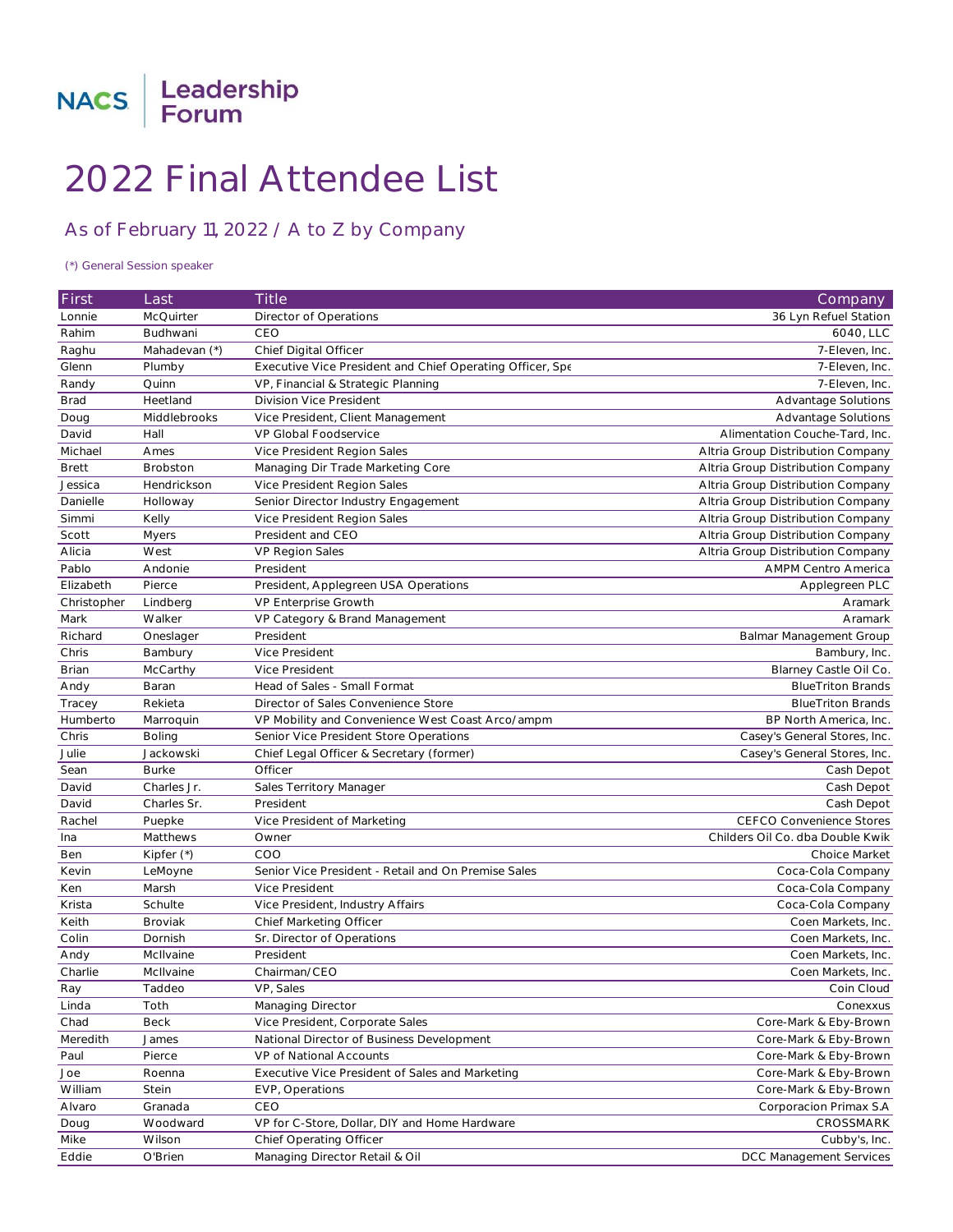| First        | Last          | <b>Title</b>                                                | Company                                                 |
|--------------|---------------|-------------------------------------------------------------|---------------------------------------------------------|
| Darshan      | Gad           | Senior Vice President, Retail Sales, Marketing & Innovatior | Delek US                                                |
| Tony         | Miller        | EVP, Delek US Holdings & President, Alon Brands, Inc.       | Delek US                                                |
| Dee          | Dhaliwal      | President                                                   | Dhaliwal & Associates, Inc.                             |
| Jack         | Dickinson     | Strategic Account Sr Manager                                | Dover Corporation                                       |
| <b>Brad</b>  | Schumacher    | VP Key Accounts & Marketing                                 | Dover Corporation                                       |
| Karim        | Dhukani       | President                                                   | Easy Lane Stores                                        |
| Seth         | Kamen (*)     | VP Talent Management                                        | <b>EG America LLC</b>                                   |
| Jay          | Nelson        | CEO                                                         | Excel Tire Gauge, LLC                                   |
| Beth         | Olympidis     | Vice President                                              | Family Express Corporation                              |
| Gus          | Olympidis     | President & CEO                                             | Family Express Corporation                              |
| Claudio      | Reboredo      | Partner                                                     | <b>FGC Fuels Marketing</b>                              |
| Daniel       |               | Chief Sales Officer                                         | FIFCO USA                                               |
|              | Hennessy      |                                                             | <b>FIFCO USA</b>                                        |
| Ben          | Juda          | VP National Accounts                                        |                                                         |
| Jim          | Forsyth       | CEO                                                         | FKG Oil Company dba Moto Mart                           |
| Steve        | Gokey         | Convenience & Retail Director                               | General Mills, Inc.                                     |
| Andre        | Dhawan        | President Americas                                          | Gilbarco Veeder-Root                                    |
| Chris        | Whitley       | VP NA Marketing & Sales                                     | Gilbarco Veeder-Root                                    |
| <b>Brian</b> | Trout         | Chief Executive Officer, GHRA                               | Greater Houston Retailers Cooperative Association, Inc. |
| Van          | Tarver        | Chairman of the Board                                       | <b>GreenPrint LLC</b>                                   |
| Tim          | Venghaus      | Director, Business Development                              | GreenPrint LLC                                          |
| Kevin        | Farley        | <b>Chief Operating Officer</b>                              | <b>GSP</b>                                              |
| Craig        | Neuhoff       | VP of New Business Development                              | <b>GSP</b>                                              |
| <b>Nick</b>  | Paich         | Convenience Industry Ambassador                             | <b>GSTV</b>                                             |
| Sam          | Herro         | Director of Business Development                            | Hathway                                                 |
| Kevin        | Rice          | EVP, Growth                                                 | Hathway                                                 |
| Bradley      | Chivington    | Senior Vice President                                       | High's of Baltimore, LLC                                |
| Raymond      | Huff          | President                                                   | HJB Convenience Corp. dba Russell's Convenience         |
| Jason        | Kesler        | Region Director of Sales                                    | Hostess Brands LLC                                      |
| Scott        | Ward          | Vice President of Sales                                     | Hostess Brands LLC                                      |
| David        | Bell $(*)$    | President                                                   | Idea Farm Ventures                                      |
| Lisa         | <b>Biggs</b>  | President/CEO & Co-Owner                                    | Impact 21                                               |
| Lesley       | Saitta        | Chair & Co-Owner                                            | Impact 21                                               |
| George       | Bennett       | Chief Marketing Officer                                     | Imperial Trading Company - S. Abraham & Sons, Inc       |
| Jerry        | Cutler        | SVP, Sales                                                  | InComm Payments                                         |
| Mark         | Hanners       | VP, National Convenience                                    | InComm Payments                                         |
| Allen        | Preslar       | VP, Sales                                                   | InComm Payments                                         |
| Frank        | Squilla       | EVP, Industry & Trade Relations                             | InComm Payments                                         |
| Craig        | Panter        | Chief Business Development Officer                          | Invenco Group Limited                                   |
| Leonardo     | Gallo         | Supply Chain Diretor                                        | Ipiranga Produtos de Petroleo S/A                       |
| Robert       | Hampton       | Chief Information Officer                                   | Jacksons Food Stores, Inc.                              |
| Tony         | Battaglia     | Senior Director Sales and Industry Development              | <b>JUUL Labs</b>                                        |
| Bill         | Henry         | Sr. Director of Sales                                       | Kellogg Company                                         |
| Ryan         | Herrin        | National Account Executive                                  | Kellogg Company                                         |
| Kevin        | Martello      | VP National Retail Sales Convenience/Industry Relations     | Keurig Dr Pepper                                        |
| Jeff         | Tabor         | Head of Small Format                                        | Keurig Dr Pepper                                        |
| Vanessa      |               | Vice President - Growth Channels                            | KIND Snacks LLC dba KIND Snacks                         |
| Nathan       | Cope<br>Schy  | Senior Vice President Strategy & Growth                     | KIND Snacks LLC dba KIND Snacks                         |
|              |               |                                                             |                                                         |
| Steve        | Loehr         | Vice President                                              | Kwik Trip, Inc.                                         |
| Mark         | Meisner       | Director of Marketing & Advertising                         | Kwik Trip, Inc.                                         |
| Carl         | Rick          | Training Manager/Owner                                      | Kwik Trip, Inc.                                         |
| Greg         | Scriver       | VP Procurement & Marketing                                  | Kwik Trip, Inc.                                         |
| Jake         | Vogel         | Director of Category Management and Procurement             | Kwik Trip, Inc.                                         |
| Joseph       | Zietlow       | Industry and Trade Association Manager                      | Kwik Trip, Inc.                                         |
| Jamie        | Arnold        | President                                                   | Little Short Stop Stores Ltd.                           |
| Varish       | Goyal         | President/CEO                                               | Loop Neighborhood Markets                               |
| Jonathan     | Louie         | CFO                                                         | Loop Neighborhood Markets                               |
| Alex         | Rodriguez (*) |                                                             | McKinsey & Co., Inc.                                    |
| Annie        | Valkova (*)   | Associate Partner                                           | McKinsey & Co., Inc.                                    |
| Sean         | Luce          | Director                                                    | McLane Company, Inc.                                    |
| David        | Makowski      | <b>Business Development Manager</b>                         | McLane Company, Inc.                                    |
| Vito         | Maurici       | Senior Vice President of Sales                              | McLane Company, Inc.                                    |
| Jimmy        | Patterson     | Director, Sales                                             | McLane Company, Inc.                                    |
| Chris        | Smith         | President Grocery                                           | McLane Company, Inc.                                    |
| Steve        | Yawn          | Director East Region                                        | McLane Company, Inc.                                    |
| Adam         | Whitney       | VP of Convenience                                           | Meijer, Inc.                                            |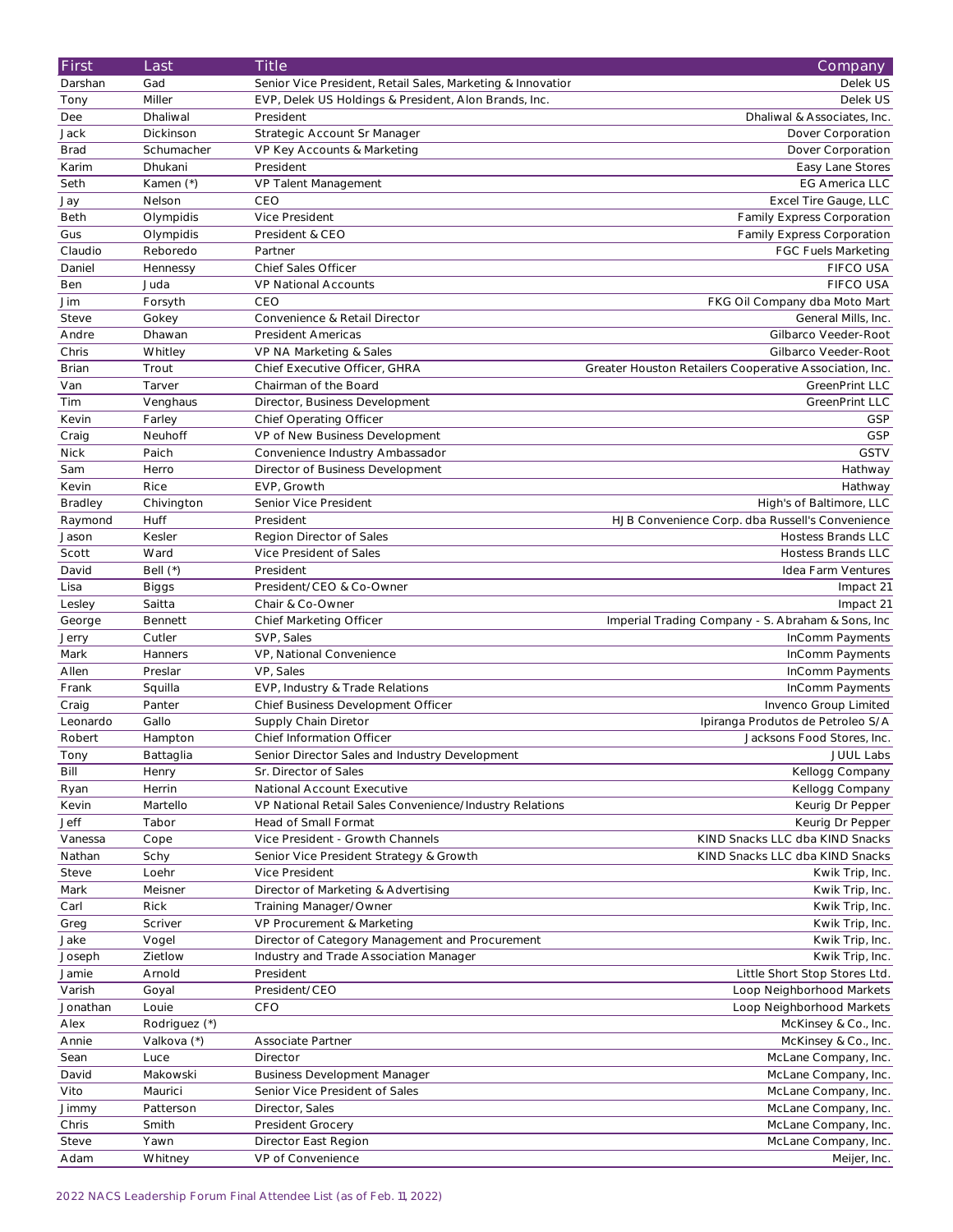| First        | Last              | <b>Title</b>                                         | Company                                       |
|--------------|-------------------|------------------------------------------------------|-----------------------------------------------|
| Clay         | Lambert           | Managing Director                                    | Metro Petro                                   |
| Mia          | Lambert           | President                                            | Metro Petro                                   |
| Markus       | Laenzlinger       | CEO                                                  | Migrolino AG                                  |
| Jim          | Hughes            | Vice President Sales, Convenience                    | Molson Coors Beverage Company                 |
| <b>Rick</b>  | <b>Brindle</b>    | VP Industry Development                              | Mondelez International                        |
| Graham       | Kidd              | Vice President, Small Format                         | Mondelez International                        |
| Alex         | Zigliara          | SVP, Strategic Growth Channels                       | Mondelez International                        |
| Henry        | Armour            | President and CEO                                    | <b>NACS</b>                                   |
| Ted          | Asprooth          | National Sales Manager                               | <b>NACS</b>                                   |
| Lyle         | Beckwith          | Sr. V.P., Government Relations                       | <b>NACS</b>                                   |
| Anna         | <b>Blom</b>       | Director, Government Relations                       | <b>NACS</b>                                   |
| Katie        | Bohny             | NACSPAC Manager                                      | <b>NACS</b>                                   |
| Kim          | <b>Broome</b>     | Director, Convention Operations                      | <b>NACS</b>                                   |
| Michael      | Davis             | Vice President, Member Services                      | <b>NACS</b>                                   |
|              |                   |                                                      |                                               |
| Alli         | Dean              | Retail Membership Manager                            | <b>NACS</b>                                   |
| Suzanne      | George            | Meetings & Events Manager                            | <b>NACS</b>                                   |
| Jayme        | Gough             | Research Manager                                     | <b>NACS</b>                                   |
| Margaret     | Hardin            | Grassroots Manager                                   | <b>NACS</b>                                   |
| Keith        | Harlow            | Director, Retail Membership                          | <b>NACS</b>                                   |
| Christy      | <b>Hicks</b>      | Meetings & Events Manager                            | <b>NACS</b>                                   |
| <b>Bob</b>   | Hughes            | V.P., Supplier Relations & Expositions               | <b>NACS</b>                                   |
| Doug         | Kantor            | <b>General Counsel</b>                               | <b>NACS</b>                                   |
| Leroy        | Kelsey            | Director, Research                                   | <b>NACS</b>                                   |
| <b>Brian</b> | Kimmel            | Executive Vice President, COO & CFO                  | <b>NACS</b>                                   |
| Jennifer     | Leidich           | National Advertising Manager                         | <b>NACS</b>                                   |
| <b>Jeff</b>  | Lenard            | V.P., Strategic Industry Initiatives                 | <b>NACS</b>                                   |
| Patrick      | Loftus            | Survey Research and Data Visualization Manager       | <b>NACS</b>                                   |
| Erin         | Pressley          | Vice President, Education & Media                    | <b>NACS</b>                                   |
| Chris        | Rapanick          | Director, Business Development                       | <b>NACS</b>                                   |
| Justine      | Sherman           | Meetings Manager                                     | <b>NACS</b>                                   |
| Ashley       | Short             | <b>Education Program Manager</b>                     | <b>NACS</b>                                   |
| Stephanie    | Sikorski          | Vice President, Marketing                            | <b>NACS</b>                                   |
| Kimberli     | Stewart           | <b>Editorial Director</b>                            | <b>NACS</b>                                   |
| Lori         | Stillman          | Vice President, Research                             | <b>NACS</b>                                   |
| Nicole       | Walbe             | Director, Supplier Engagement                        | <b>NACS</b>                                   |
| Leigh        | Walls             | Director, Supplier Relations and Hunter Club Liaison | <b>NACS</b>                                   |
| Mark         | Wohltmann         | Director, NACS Global                                | <b>NACS</b>                                   |
| <b>Nick</b>  | Phy               | Division Manager                                     | Nashville Wire Products dba Nashville Display |
| Kent         | Rollins           | Division Manager                                     | Nashville Wire Products dba Nashville Display |
| Geoff        | Wigner            | VP Sales and Marketing                               | Nashville Wire Products dba Nashville Display |
| Matt         | Miller            | <b>Global Solutions Manager</b>                      | <b>NCR Corporation</b>                        |
| Badih        | EI-Nemr           | <b>Executive Vice President</b>                      | Nouria Energy Corp.                           |
| Joe          | Hamza             | COO, Retail & Marketing                              | Nouria Energy Corp.                           |
| Riaz         | Ahmad             | Executive VP                                         | NSR Petro Services, LLC                       |
| Pat          | Lewis             | CEO                                                  | Oasis Stop N Go LLC                           |
| Heather      | Waller            | VP of Sales Convenience                              | Oberto Snacks Inc.                            |
| Matt         | Vaughn            | Executive Vice President, Retail                     | Par Hawaii, LLC                               |
| Brandon      | Hofmann           | President & COO                                      | Parker's dba The Parker Companies             |
|              |                   |                                                      |                                               |
| Gregory      | Parker            | CEO                                                  | Parker's dba The Parker Companies             |
| Peter        | Kilty             | Senior Vice President                                | Parkland Corporation                          |
| <b>Jeff</b>  | <b>Bush</b>       | Vice President, Business Development                 | Parkland USA                                  |
| Doug         | Haugh             | President                                            | Parkland USA                                  |
| Tom          | <b>Brewer</b>     | VP, National CPG Sales                               | PDI                                           |
| Jimmy        | Frangis           | CEO                                                  | PDI                                           |
| Sid          | Gaitonde          | President, Enterprise Productivity                   | PDI                                           |
| Linnea       | Geiss             | <b>Chief Operating Officer</b>                       | PDI                                           |
| <b>Brad</b>  | <b>McGuinness</b> | SVP, POS Solutions                                   | PDI                                           |
| Paul         | Melton            | EVP Global Sales, PDI Security Solutions             | PDI                                           |
| Drew         | Mize              | EVP & GM ERP Solutions                               | PDI                                           |
| <b>Brent</b> | Welch             | VP, North America Sales                              | PDI                                           |
| Bryan        | Morrow            | Sr. Director C&G Sales                               | PepsiCo, Inc.                                 |
| Steve        | Tahara            | Sr. Director IC Strategy, FLUS                       | PepsiCo, Inc.                                 |
| Jerry        | Niblett           | <b>Customer Vice President</b>                       | Perfetti Van Melle USA, Inc.                  |
| Jose         | Moreno            | Commercial Manager                                   | Petrolera Nacional dba Terpel                 |
| <b>Brian</b> | Ferguson          | Chief Merchant                                       | Pilot Travel Centers LLC                      |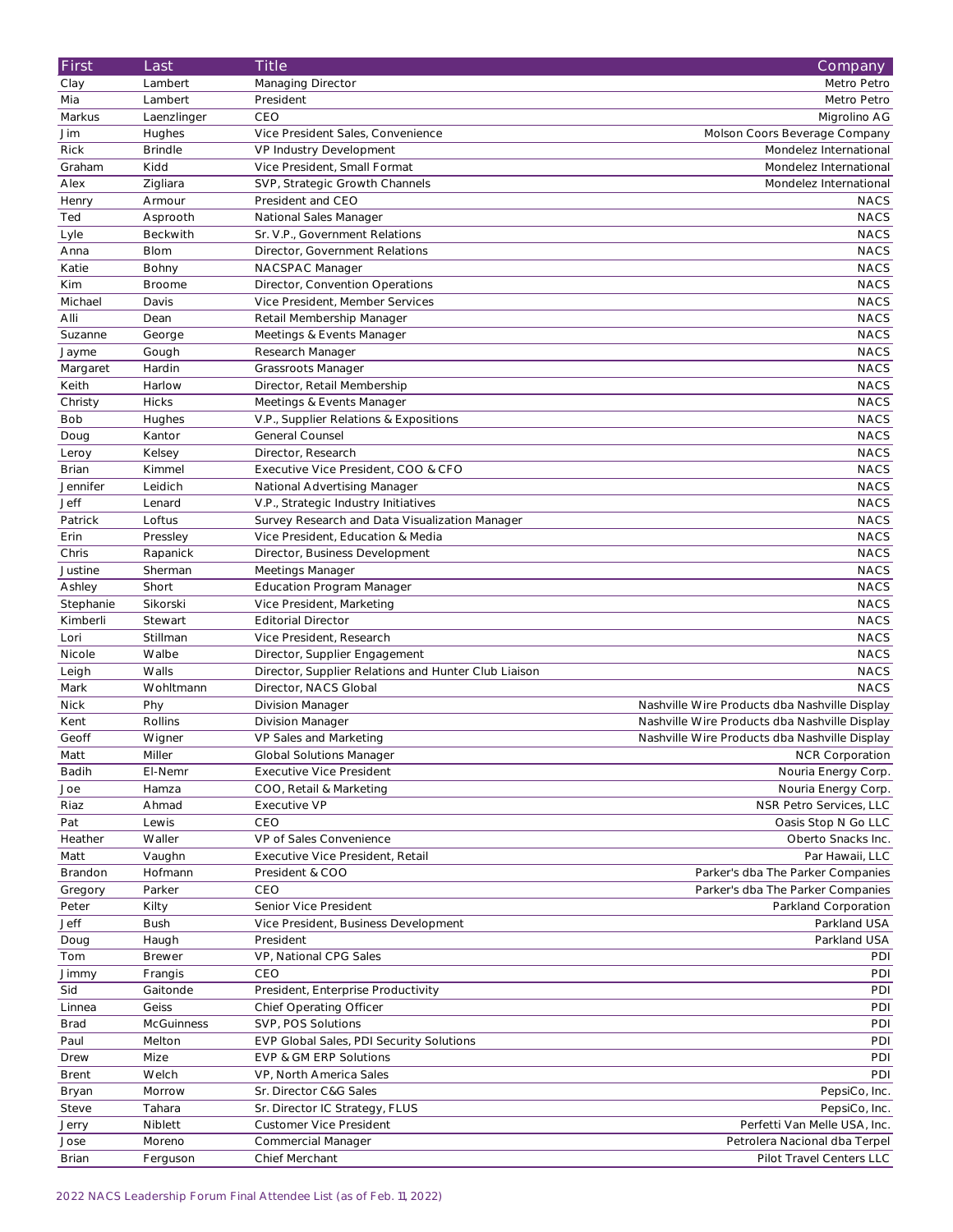| First                  | Last                    | <b>Title</b>                                                                 | Company                                                                    |
|------------------------|-------------------------|------------------------------------------------------------------------------|----------------------------------------------------------------------------|
| Jim                    | Haslam (*)              | Chairman                                                                     | Pilot Travel Centers LLC                                                   |
| Jamie                  | Landis (*)              | VP, Team Member Experience                                                   | Pilot Travel Centers LLC                                                   |
| Ken                    | Parent                  | Senior Advisor to CEO and Chairman                                           | Pilot Travel Centers LLC                                                   |
| Jordan                 | MacNeill                | Director, Convenience Sales                                                  | PIM Brands                                                                 |
| Gary                   | Parker                  | EVP, Sales                                                                   | PIM Brands                                                                 |
| Lance                  | Smith                   | VP, Industry/Customer Affairs                                                | PIM Brands                                                                 |
| Sam                    | Odeh                    | President/CEO                                                                | Power Mart Corporation                                                     |
| Melanie                | <b>Isbill</b>           |                                                                              |                                                                            |
|                        |                         | Chief Marketing Officer                                                      | RaceTrac, Inc.                                                             |
| Robby                  | Posener                 | President of Raceway                                                         | RaceTrac, Inc.                                                             |
| Richard                | Poye                    | Vice President Merchandising                                                 | RaceTrac, Inc.                                                             |
| Roger                  | Woodman                 | Managing Director                                                            | Raymond James & Associates, Inc.                                           |
| Jeff                   | Kahler                  | President                                                                    | Ready Training, Inc. dba (RTO) Ready Training Online                       |
| Myra                   | Kressner                | Consultant                                                                   | Ready Training, Inc. dba (RTO) Ready Training Online                       |
| Matt                   | Domingo                 | Senior Director External Relations                                           | Reynolds                                                                   |
| Ben                    | Harness                 | Vice President, Strategic Accounts                                           | Reynolds                                                                   |
| Ed                     | Mirana                  | SVP National and Strategic Accounts                                          | Reynolds                                                                   |
| <b>Brent</b>           | Sabo                    | Vice President - Strategic Accounts                                          | Reynolds                                                                   |
| Mike                   | Wilson                  | Vice President                                                               | Reynolds                                                                   |
| Rob                    | Razowsky                | CEO/Chairman                                                                 | Rmarts LLC                                                                 |
| Christopher            | Hartman                 | Director of Fuels, Forecourt, Advertising & Constr                           | Rutter's                                                                   |
| Scott                  | Hartman                 | President & CEO                                                              | Rutter's                                                                   |
| Robert                 | Perkins                 | Vice President, Marketing                                                    | Rutter's                                                                   |
| JP                     | Patel                   | Vice President                                                               | SAASOA                                                                     |
| Ray                    | Ryan                    | <b>Board of Directors</b>                                                    | Sheetz, Inc.                                                               |
| David                  | Woodley                 | Executive VP Sales & Marketing/Supply Chain                                  | Sheetz, Inc.                                                               |
| Richard                | Garcia                  | Commercial Strategy and Partnerships Head                                    | Shell International Petroleum Company Limited                              |
| Tim                    | Rupp                    | Senior Vice President Marketing                                              | Speedway LLC                                                               |
| Lisa                   | Dell'Alba               | President/CEO                                                                | Square One Markets, Inc.                                                   |
| Anne                   | Gauthier                | CFO/Co-CEO                                                                   | St. Romain Oil Company, LLC                                                |
| Frank                  | Beard                   | Marketing & Customer Experience                                              | Standard Al                                                                |
| Frank                  | Liddy                   | VP of Growth                                                                 | Standard Al                                                                |
| Eric                   | Breiding                | President, Americas                                                          | Stewart's Enterprises, Inc.                                                |
|                        |                         |                                                                              |                                                                            |
| Eva                    | Strasburger             | President                                                                    | StrasGlobal                                                                |
| Roy                    | Strasburger             | CEO                                                                          | StrasGlobal                                                                |
| Steven                 | O'Toole                 | VP, Sales & Business Development                                             | Stuzo LLC                                                                  |
| Jeff                   | Rossi                   | Sr. VP, Sales & Marketing                                                    | Swisher International, Inc.                                                |
| Steve                  | <b>Brady</b>            | Global Head of Sales                                                         | Techniche Americas LLC                                                     |
| Donald                 | Rhoads                  | President/CEO                                                                | The Convenience Group, LLC                                                 |
| Scott                  | Bennett                 | Director Strategic Cstore Sales                                              | The Hershey Company                                                        |
| <b>Brent</b>           | Cotten                  | Vice President, Global Customer & Industry Affairs                           | The Hershey Company                                                        |
|                        |                         |                                                                              |                                                                            |
| Glenn<br>Brandon       | Frazier<br>Mayer        | Director, Category Management U.S. Convenience<br>Sr Director US Convenience | The Hershey Company<br>The Hershey Company                                 |
| Dave                   | Nolen                   | VP Category Management                                                       | The Hershey Company                                                        |
| Dave                   | Onorato                 | <b>VPGM Small Format Stores</b>                                              |                                                                            |
|                        |                         |                                                                              | The Hershey Company                                                        |
| Lisa                   | Rodkey                  | Manager, Customer & Industry Affairs<br>Chief Sales Officer                  | The Hershey Company                                                        |
| Phil                   | Stanley<br>Scheeler     | CEO                                                                          | The Hershey Company<br>The Hub Convenience Stores, Inc.                    |
| Jared                  | Sill                    |                                                                              |                                                                            |
| Phil                   |                         | Specialty Fuels Category Manager                                             | The Spinx Company, Inc.                                                    |
| Stewart                | Spinks                  | Chairman of the Board                                                        | The Spinx Company, Inc.                                                    |
| Debi                   | <b>Boffa</b>            | President                                                                    | Thorntons LLC<br>Thorntons LLC                                             |
| Shelly<br><b>Brian</b> | Gibson (*)<br>Scantland | Chief Legal & People Officer<br>Vice President, Fresh Food Operations        | Thorntons LLC                                                              |
|                        | Smartt                  | CEO                                                                          | TXB Stores formerly Kwik Chek Food Stores                                  |
| Kevin<br>Paul          | Rankin                  |                                                                              | United Refining Company dba Country Fair/Kwik Fill                         |
|                        |                         | Vice President/Retail Marketing - Country Fair                               |                                                                            |
| Bryant                 | Getzel                  | General Manager                                                              | Upside Services dba GetUpside                                              |
| David<br>Carl          | Poulnot<br>Motter       | Head of Strategic Accounts<br>Chief Revenue Officer                          | Upside Services dba GetUpside<br>VAN Oriental Food Inc. dba Van's Kitchens |
| Rahul                  | Bhalla                  | Sales Manager                                                                |                                                                            |
| Nicolas                | Papadopoulos            | Global Sales and Strategic Initiatives                                       | Verifone, Inc.<br>Verifone, Inc.                                           |
|                        | Garrett                 | President                                                                    |                                                                            |
| Peter<br>Bill          |                         | Chairman                                                                     | Volta Oil Company, Inc.                                                    |
| Douglas                | Weigel<br>Yawberry      | President                                                                    | Weigel's Stores, Inc.<br>Weigel's Stores, Inc.                             |
| Mark                   | Daniels                 | Chief Data Officer                                                           | Yesway                                                                     |
| Derek                  | Gaskins                 | Chief Marketing Officer                                                      | Yesway                                                                     |